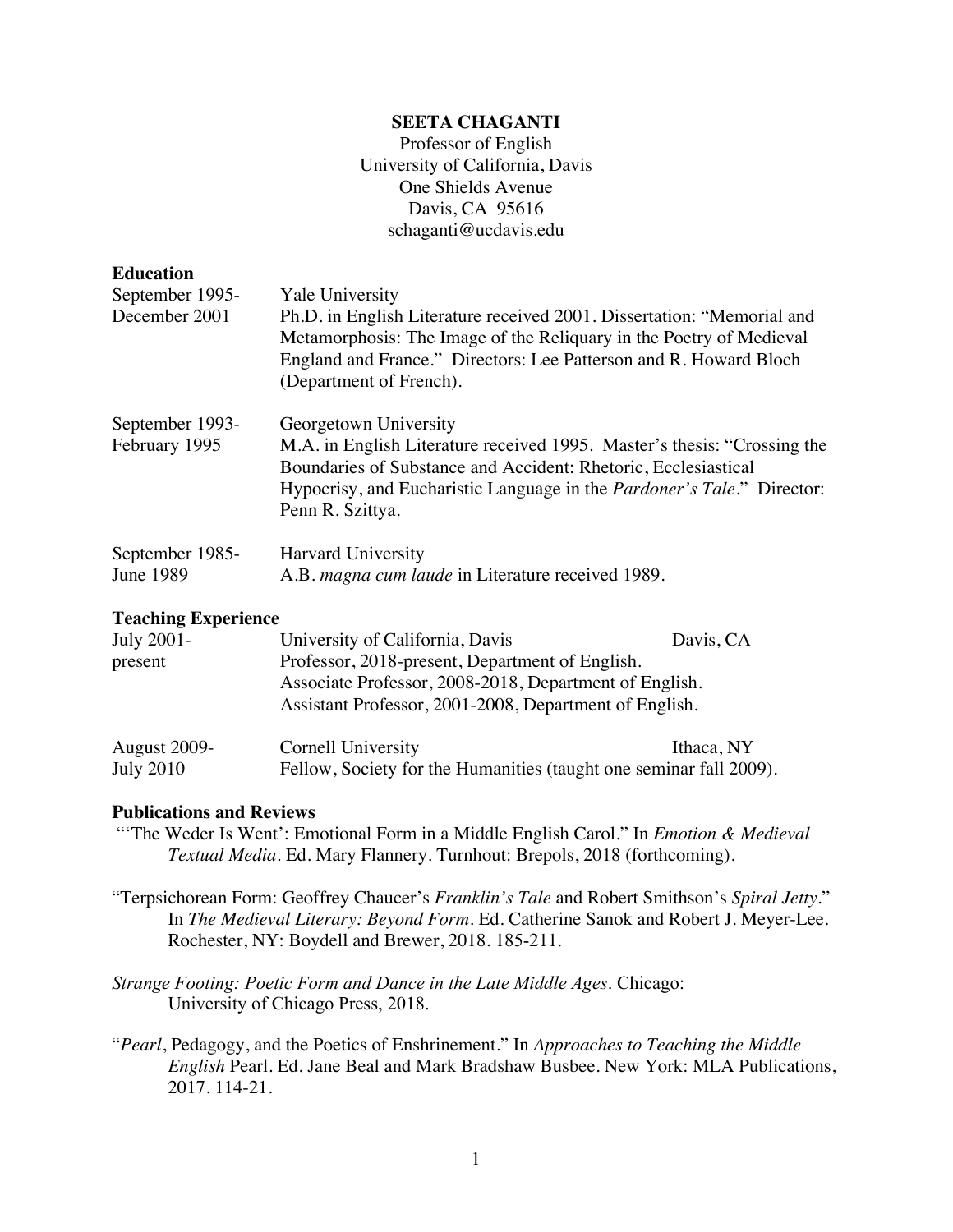- "B-Sides: *Sir Gawain and the Green Knight*," *Public Books*, 8 December 2017.
- "Avian Provocation: Roosters and Rime Royal in Fifteenth-Century Fable." *Exemplaria* 29.4 (2017): 314-30.
- "The Time of Reenactment in *Basse danse* and *Bassadanza*." In *The Oxford Handbook of Dance and Reenactment*. Ed. Mark Franko. New York: Oxford University Press, 2017. 505-23.
- (Co-authored with Noah Guynn and Erith Jaffe-Berg) "Institutional Frameworks." In *A Cultural History of Theater*. Vol 2. Ed. Jody Enders. New York: Bloomsbury, 2017. 17- 37.
- "Dance in a Haunted Space: Genre, Form, and the Middle English Carol." *Exemplaria* 27.1-2 (2015): 129-49.
- "Figure and Ground: *Elene*'s Nails, Cynewulf's Runes, and Hrabanus Maurus's Painted Poems." In *The Arma Christi in Medieval and Early Modern Culture: Objects, Representation, and Devotional Practice*. Ed. Lisa H. Cooper and Andrea Denny-Brown. Burlington, VT: Ashgate, 2014. 53-82.
- "The *Platea* Pre- and Postmodern: A Landscape of Medieval Performance Studies." *Exemplaria* 25.3 (2013): 252-64.
- (Editor) *Medieval Poetics and Social Practice: Responding to the Work of Penn R. Szittya*. New York: Fordham University Press, 2012.
- "Carol." In *The Princeton Encyclopedia of Poetry and Poetics*, 4<sup>th</sup> ed. Ed. Roland Greene et al. Princeton: Princeton University Press, 2012. 208-209.
- "Ut Pictura Poesis." In *The Princeton Encyclopedia of Poetry and Poetics*, 4<sup>th</sup> ed. Ed. Roland Greene et al. Princeton: Princeton University Press, 2012. 1500-1501.
- "Proleptic Steps: Rethinking Historical Period in the Fifteenth-Century Dance Manual." *Dance Research Journal* 44.2 (2012): 28-47.
- "*Danse macabre* and the Virtual Churchyard." *postmedieval* 3.1 (2012): 7-26.
- "Under the Angle: Memory, History, and Dance in Nineteenth-Century Medievalism." *Australian Literary Studies* 26.3/4 (2011): 147-62.

"The Space of Epistemology in Marie de France's *Yonec*." *Romance Studies* 28.2 (2010): 71-83.

"Vestigial Signs: Inscription, Performance, and *The Dream of the Rood*." *PMLA* 125.1 (2010): 48-72.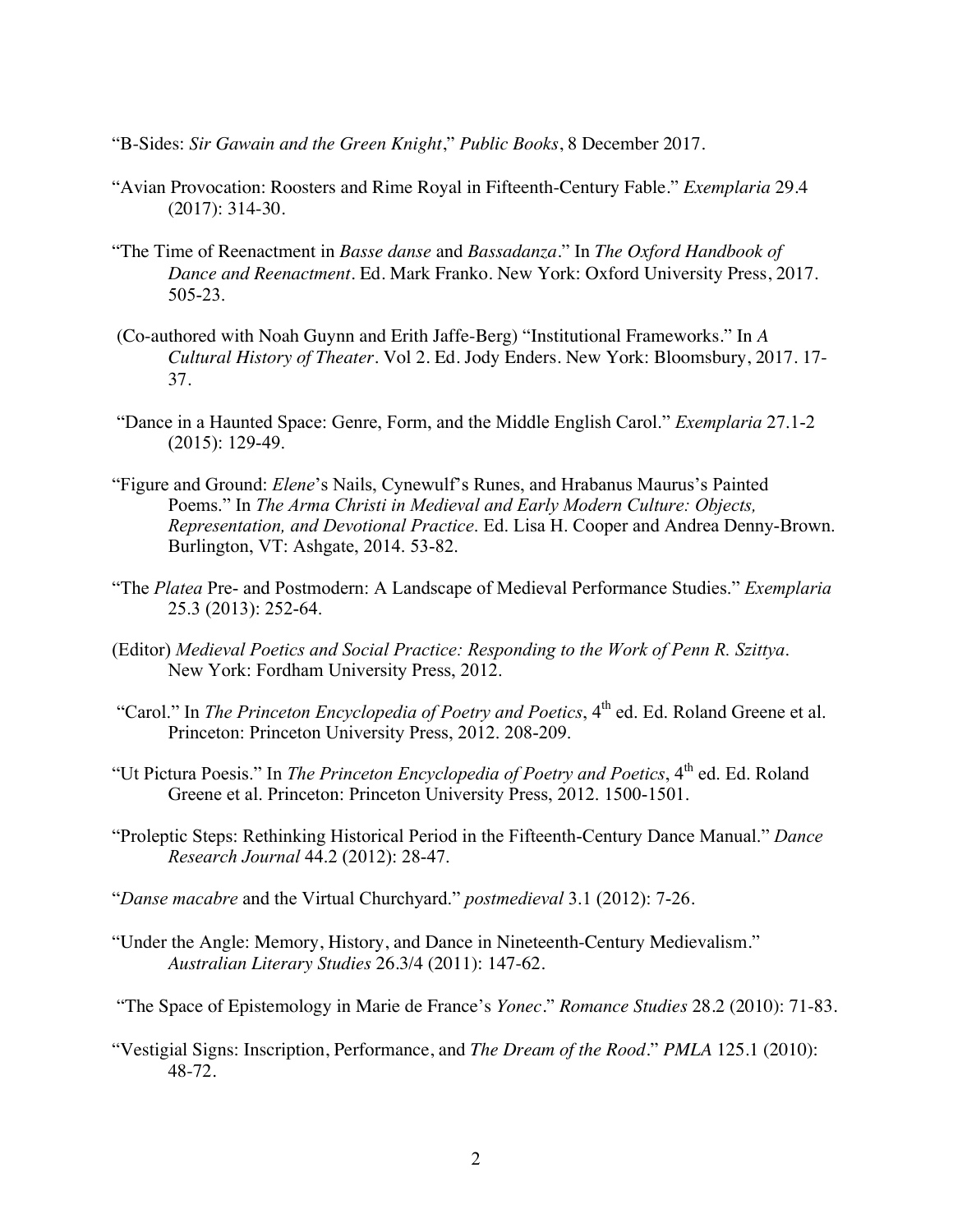- "Choreographing *Mouvance*: The Case of the English Carol." *Philological Quarterly* 87.1&2 (2008): 77-103.
- *The Medieval Poetics of the Reliquary: Enshrinement, Inscription, Performance*. New York: Palgrave Macmillan, 2008.
- "'A Form as Grecian Goldsmiths Make': Enshrining Narrative in Chrétien de Troyes's *Cligés* and the Stavelot Triptych." *New Medieval Literatures* 7 (2005): 163-201.
- "A Thai Analogue for the *Manciple's Tale*." *Notes and Queries* 42.1 (March 1995): 26-27.
- Review of Nicholas Perkins, ed., *Medieval Romance and Material Culture*. In *The Journal of British Studies* 56.2 (2017): 396-97.
- Review of Claire Sponsler, *The Queen's Dumbshows: John Lydgate and the Making of Early Theater*. In *Theatre Survey* 57.3 (2016): 471-72.
- Review of Claire Barbetti, *Ekphrastic Medieval Visions: A New Discussion in Interarts Theory*. In *Speculum* 88.1 (2013): 7-8.
- Review of Logan E. Whalen, *Marie de France and the Poetics of Memory*. In *H-France Review* 9.68 (2009): 269-73.
- Review of Catherine A. M. Clarke, *Literary Landscapes and the Idea of England*. In *The Journal of British Studies* 47.1 (2008): 151-52.
- Reviews of Diane Watt, ed. *The Paston Letters*; and of Larissa Tracy, ed. *Women of the* Gilte Legende. In *Medieval Feminist Forum* 40 (2005): 150-53, 166-70.

## **Courses**

*Undergraduate Lectures and Seminars The Canterbury Tales* (lecture) *Troilus and Criseyde* and the Shorter Poems (lecture) History of the English Language (lecture) Medieval Literature Survey (lecture) Introductory Anglophone Drama Survey (lecture) Introductory British Literature Survey (seminar) *Beowulf* (seminar) Medieval Performance and Poetry (seminar) Medieval Lyric (seminar) Medieval Drama (seminar) Ovid in the Middle Ages (seminar) Marie de France in Translation (seminar) Honors Seminar (to prepare students to write senior honors theses)

*Graduate Seminars The Canterbury Tales*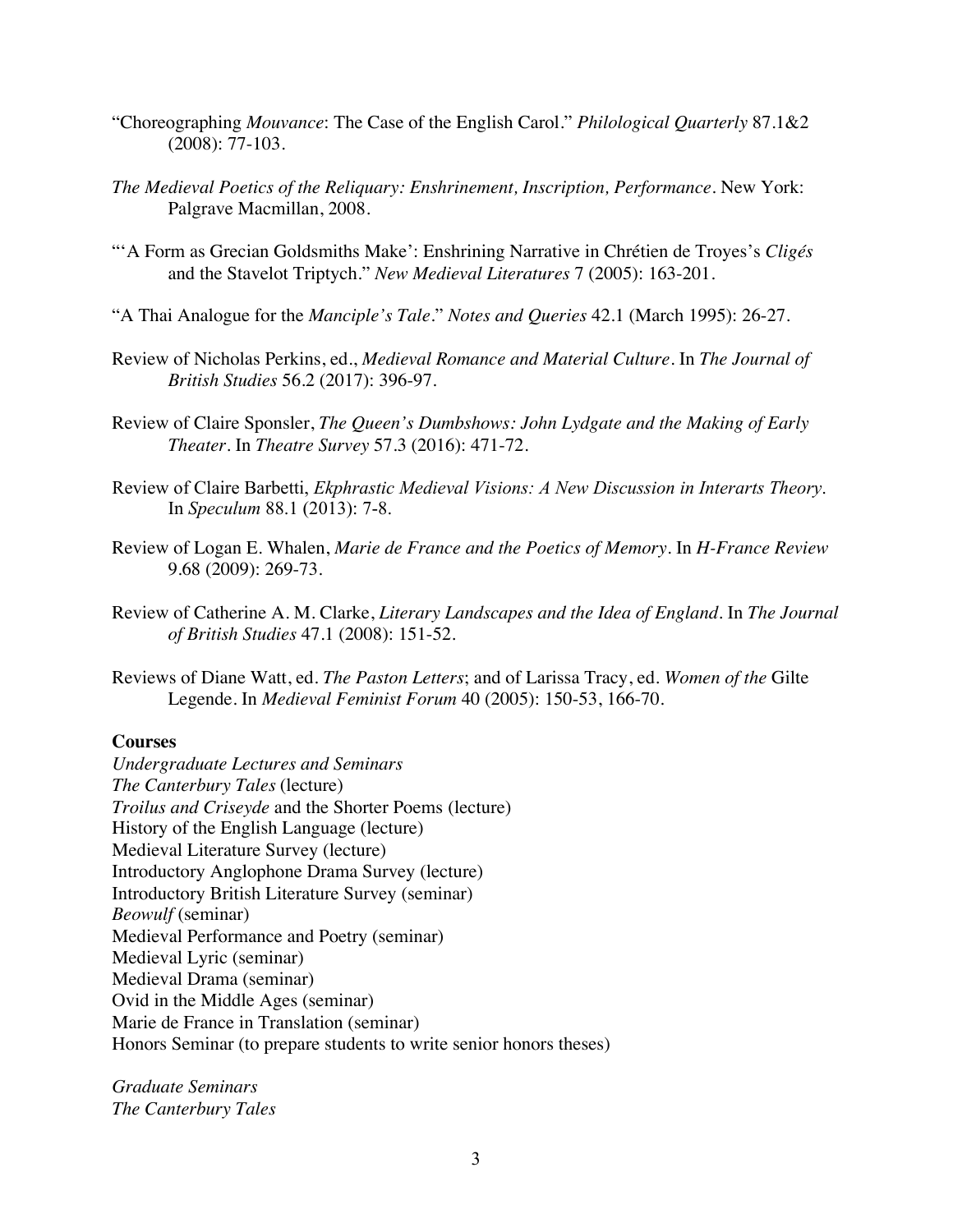The *Pearl*-Poet Medieval Drama The Construction of the Middle Ages Form before Formalism The Premodern Lyric Genre before Genre Medieval Translation in Motion (Cornell University)

## **Recent Professional Committees and Service**

Steering Committee Member, Medievalists of Color (2017-present) Trustee, New Chaucer Society (2018-22) Member, New Chaucer Society Program Committee (2014 conference) Member, William Riley Parker Prize Committee, *PMLA* (2012-2014) Reviewer, ACLS/Mellon Dissertation Fellowship Competition (2011-13) Book manuscript reviewer, University of Toronto Press, Ohio State University Press, Manchester University Press

Article manuscript reviewer, *Dance Research Journal*, *Exemplaria*, *Yearbook of Langland Studies*, *ELN*, *JEGP, RES.*

# **Selected Recent University and Systemwide Service**

| Member, Advisory Committee, UCHRI (systemwide humanities institute) |
|---------------------------------------------------------------------|
|                                                                     |
|                                                                     |
| External Member, Search Committee in Ethnomusicology (assistant     |
|                                                                     |
|                                                                     |
|                                                                     |
|                                                                     |
| Member, Undergraduate Council (college-wide educational policy)     |
| Davis Division Representative, UCEP (systemwide educational policy) |
| Chair, Search Committee in English (assistant professor hired 2012) |
|                                                                     |

## **Dissertation Students Directed**

Sara Petrosillo, PhD 2016, Assistant Professor, University of Evansville Heather Jennings, PhD 2015, Academic Dean, The Ambrose School, Meridian, Idaho Kristen Aldebol, PhD 2014, Lecturer, Clemson University Valerie Dennis, PhD 2012 (co-directed with Frances Dolan), Production Editorial Associate, *Annual Reviews*

## **Awards and Grants**

Faculty Research Fellowship, Davis Humanities Institute (2015) UC Davis Senate Distinguished Teaching Award, Undergraduate (2014) UC Davis Faculty Development Award (2013-14; teaching and service release) Outstanding Mentor Award, UC Davis Consortium for Women and Research (2012) Society for the Humanities Fellowship, Cornell University, "Networks/Mobilities" (2009-10) Whiting Fellowship in the Humanities, Yale University (1999- 2000)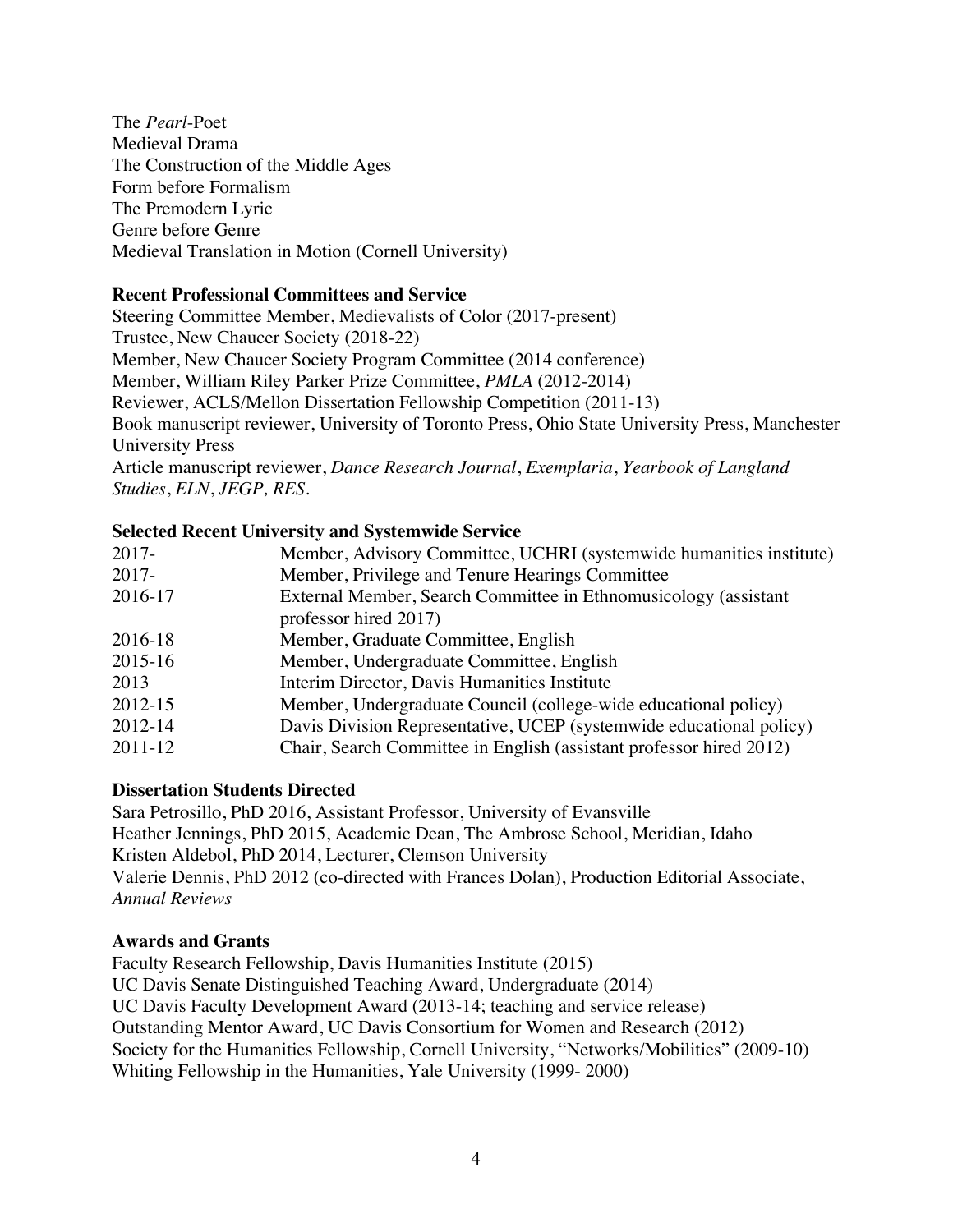# **Selected Conferences and Invited Presentations**

| February 2019 | "White Incipit," plenary address, Australian and New Zealand Association<br>for Medieval and Early Modern Studies, Sydney, NSW, Australia                                                           |
|---------------|-----------------------------------------------------------------------------------------------------------------------------------------------------------------------------------------------------|
| January 2019  | Roundtable participant, "Medievalists as Public Intellectuals," MLA,<br>Chicago, IL                                                                                                                 |
| January 2019  | "Virtue, Vertu, Virtuality: Antiracism and Medieval Poetic Form," MLA,<br>Chicago, IL                                                                                                               |
| April 2018    | "Roundups and Remembrance: The Westward Middle Ages," plenary<br>address, Medieval Association of the Pacific/Rocky Mountain Medieval<br>and Renaissance Association, Las Vegas, NV                 |
| March 2018    | Invited speaker, "No rose of swych vertu': Whiteness, Medieval Studies,<br>and the Force of Antiracism," Yale Medieval Colloquium (co-sponsored<br>by the Institute of Sacred Music), New Haven, CT |
| November 2017 | Invited participant, "De-rhyming Dance: Burgundian Basse danse and the<br>Aesthetics of Dérimage," Darmouth Medieval Colloquium, Hanover, NH                                                        |
| May 2017      | "Whiteness in Medieval Studies," off-program workshop organized and<br>led with Jonathan Hsy, Sierra Lomuto, and Shokoofeh Rajabzadeh, ICMS,<br>Kalamazoo, MI                                       |
| May 2017      | "Mouvance, Motion, and the Experience of Poetic Form," ICMS,<br>Kalamazoo, MI                                                                                                                       |
| April 2017    | Invited speaker, Center for Cultural Analysis Seminar on "Art and<br>Aesthetics," Rutgers University, New Brunswick, NJ                                                                             |
| April 2017    | Invited participant, Medieval and Renaissance Seminar on "The<br>Aesthetics of Form," University of Missouri, Columbia                                                                              |
| January 2017  | Invited speaker, "Avian Provocation: Roosters and Jewels in the Late<br>Middle Ages," University of Michigan, Ann Arbor                                                                             |
| January 2017  | Roundtable participant, "Medieval and Victorian Temporalities," MLA,<br>Philadelphia, PA                                                                                                            |
| January 2017  | "'Whan that I See You Daunce': Lyric Strangeness in 'To Rosemounde,""<br>MLA, Philadelphia, PA                                                                                                      |
| May 2016      | "Reenacting Form: Poetry and Dance in the Late Middle Ages," ICMS,<br>Kalamazoo, MI                                                                                                                 |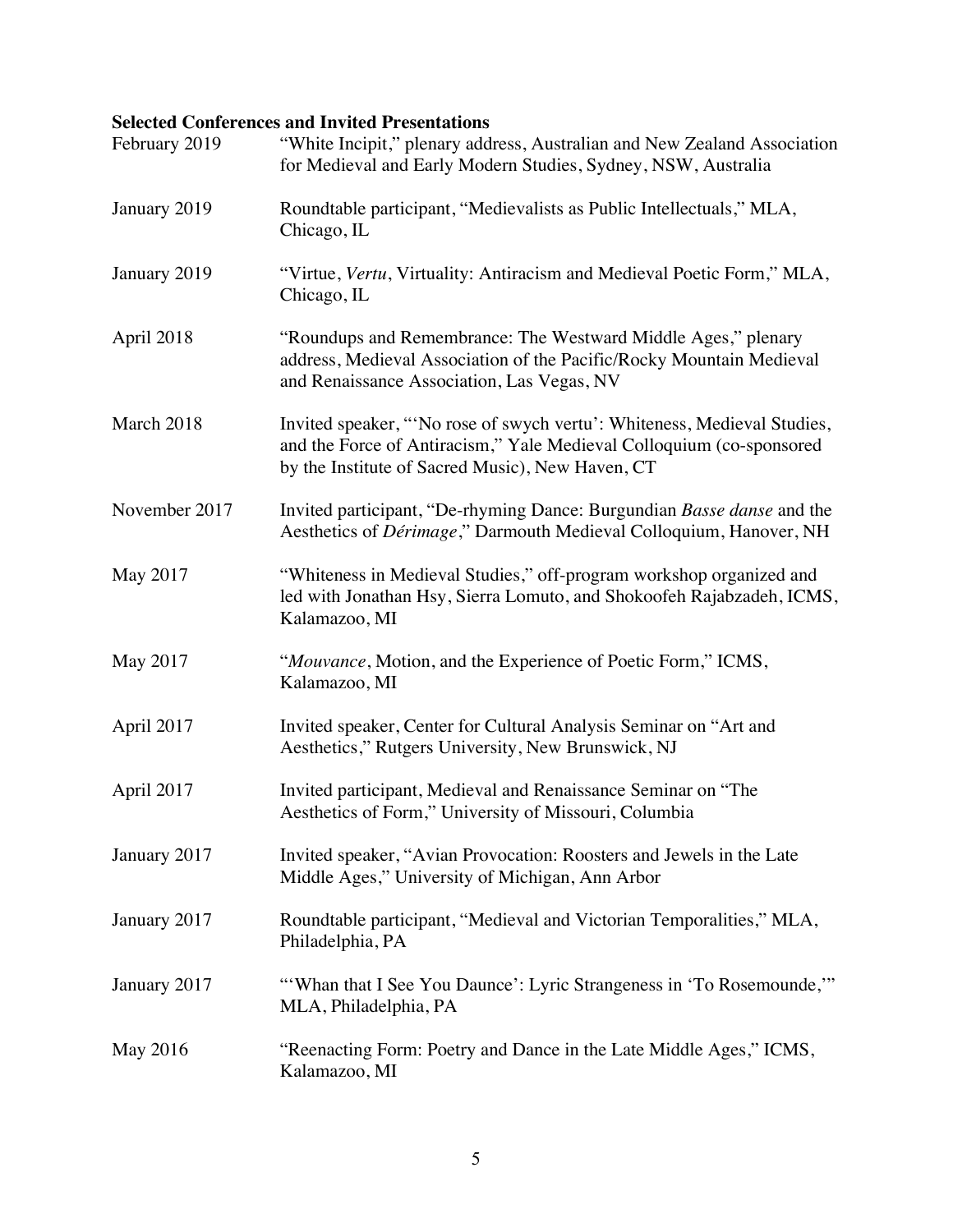| May 2015         | Invited speaker, "The Prosaics of Basse danse," University of California,<br>Irvine                                                                                              |
|------------------|----------------------------------------------------------------------------------------------------------------------------------------------------------------------------------|
| September 2014   | "Seven Nights Full': Dance, Time, and Poetic Form in 'Maiden in the<br>Mor Lay," Liminal Time and Space, University of Kent, Canterbury, UK                                      |
| <b>July 2014</b> | "The Wild Surmise of Medieval Poetic Form," Nineteenth International<br>Congress of the New Chaucer Society, Reykjavik, Iceland                                                  |
| February 2014    | Invited participant, FORMER: A Working Group in Medieval Studies,<br>Columbia University, New York, NY.                                                                          |
| <b>July 2013</b> | "Dance and the Pleasure of Form in <i>The Franklin's Tale</i> ," ICMS, Leeds,<br><b>UK</b>                                                                                       |
| January 2013     | Invited participant, Medieval Media workshop, Stanford University, Palo<br>Alto, CA                                                                                              |
| January 2013     | Invited participant, Temporalities of Reenactment workshop, University of<br>California, Santa Cruz                                                                              |
| November 2012    | Participant, "What the Middle Means" Working Group, American Society<br>for Theatre Research Conference, Nashville, TN                                                           |
| May 2012         | Invited participant, Medieval Memory and Affect workshop, Freie<br>Universität, Berlin, Germany                                                                                  |
| May 2012         | "The Shadows of Dancing Subjects: Carols in the Audelay MS," ICMS,<br>Kalamazoo, MI                                                                                              |
| October 2011     | Invited to deliver the Andrew W. Mellon Lecture, "Danse macabre and<br>the Virtual Churchyard," University of Wisconsin, Madison, WI                                             |
| September 2011   | Invited speaker, "Under the Angle: Dance, Memory, and History in<br>Nineteenth-Century Medievalism," Harvard University English<br>Department Medieval Colloquium, Cambridge, MA |
| January 2011     | "Reciprocal Gestures: Ceremonial Movement and Interpersonal Dynamics<br>in Saint Erkenwald," MLA, Los Angeles, CA                                                                |
| April 2010       | Invited speaker, "Gathering Steps: Memory, History, and the<br>Fifteenth-Century Dance Manual," Medieval and Early Modern Studies<br>Colloquium, Yale University                 |